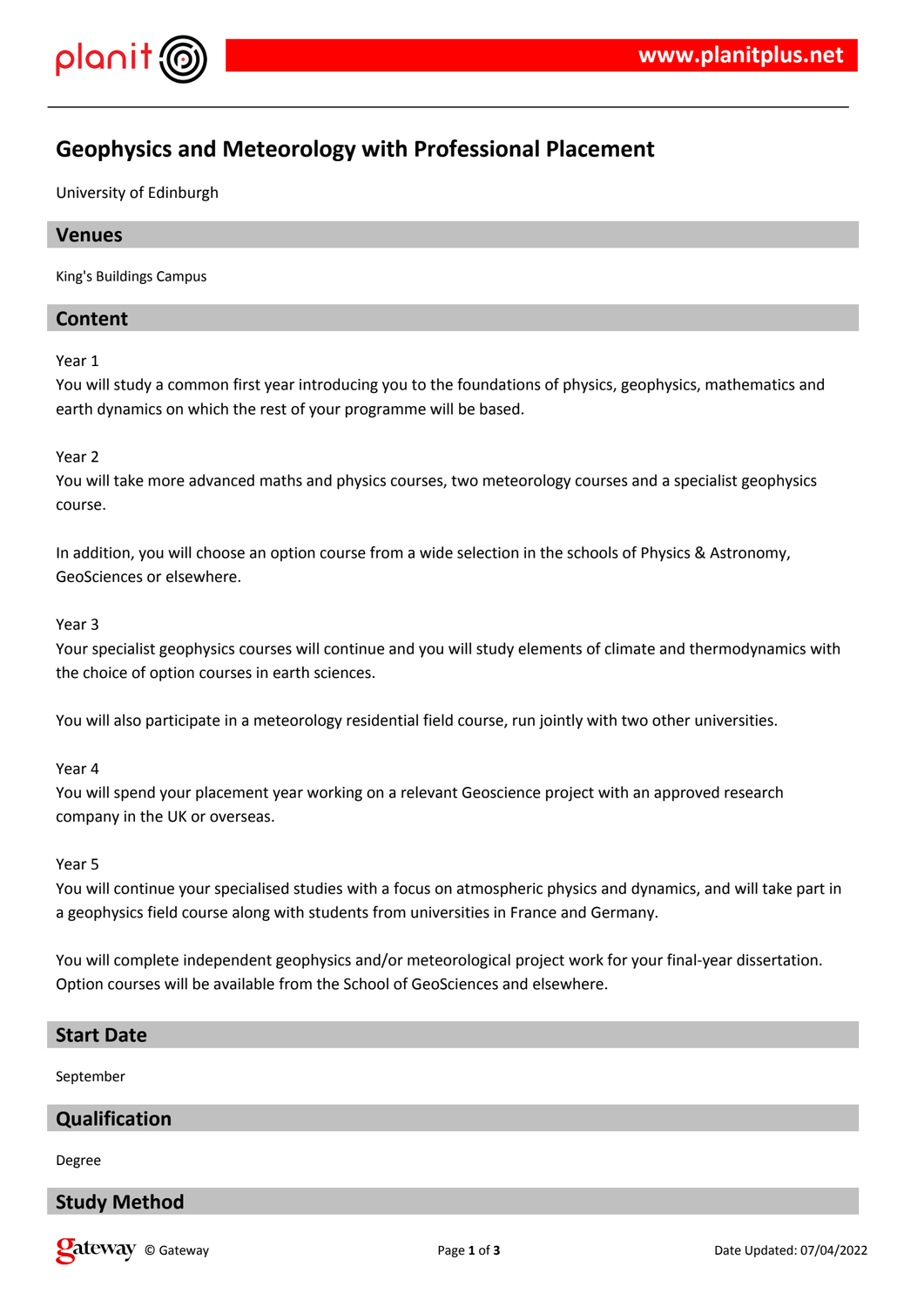

Full time

## **Award Title**

MEarthPhys

## **UCAS Code**

K8T9

## **Course Length**

5 years

#### **Faculty**

College of Science and Engineering

#### **Department**

Geosciences

## **Entry Requirements**

2023 entry requirements

Standard entry:

4 Highers at ABBB (minimum) but typically AABB (first sitting) or AAAB (two sittings) including Maths at A and Physics plus English at National 5.

For entry to year 2 you would require Advanced Higher Maths, Physics and 1 from Biology, Chemistry or Geography at AAA. Relevant computing qualifications or experience required.

Widening Access entry:

4 Highers at ABBB (by end of S6) (BBB must be achieved in one sitting S4-S6) including Maths at A and Physics plus English at National 5.

#### **SCQF Level**

#### 11

## **Progression Routes**

«ProgressionRoutes»

# **Combination Courses**

#### **Address**

Old College South Bridge Edinburgh

«htmlCombinationCourse» «htmlCombinationUCASCode»